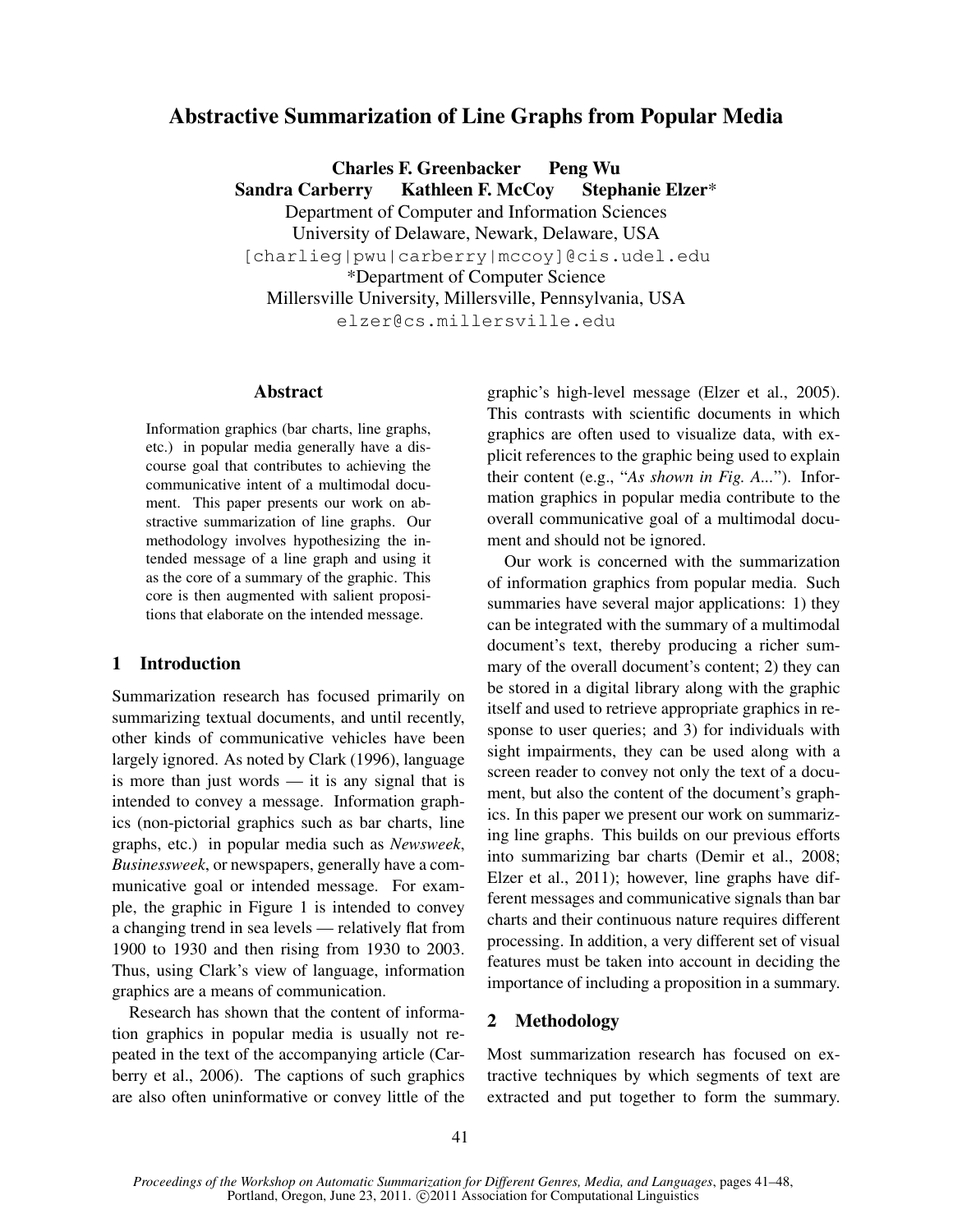#### Ocean levels rising

9 inches over the past century. Annual difference from Seattle's In the seattle area, for example, the Pacific Ocean has risen nearly they are rising about 0.04−0.09 of an inch each year. Sea levels fluctuate around the globe, but oceanographers believe 1899 sea level, in inches:



Figure 1: From "Worry flows from Arctic ice to tropical waters" in USA Today, May 31, 2006.

However, the *Holy Grail* of summarization work is abstractive summarization in which the document's content is understood and the important concepts are integrated into a coherent summary. For information graphics, extractive summarization might mean treating the text in the graphic (e.g., the caption) as if it were document text. One could imagine perhaps expanding this view to include selecting particular data points or segments and constructing sentences that convey them. Abstractive summarization, on the other hand, requires that the high-level content of the graphic be identified and conveyed in the summary. The goal of our work is abstractive summarization. The main issues are identifying the knowledge conveyed by a graphic, selecting the concepts that should be conveyed in a summary, and integrating them into coherent natural language sentences.

As noted in the Introduction, information graphics in popular media generally have a high-level message that they are intended to convey. This message constitutes the primary communicative or discourse goal (Grosz and Sidner, 1986) of the graphic and captures its main contribution to the overall discourse goal of the entire document. However, the graphic also includes salient features that are important components of the graphic's content. For example, the graphic in Figure 1 is very jagged with sharp fluctuations, indicating that short-term changes have been inconsistent. Since the graphic's intended message represents its primary discourse goal, we contend that this message should form the core or focus of the graphic's summary. The salient features should be used to augment the summary of the graph and elaborate on its intended message. Thus, our methodology consists of the following steps: 1) hypothesize the graphic's primary discourse or communicative goal (i.e., its intended message), 2) identify additional propositions that are salient in the graphic, and 3) construct a natural language summary that integrates the intended message and the additional salient propositions into a coherent text.

Section 3 presents our methodology for hypothesizing a line graph's intended message or discourse goal. It starts with an XML representation of the graphic that specifies the x-y coordinates of the sampled pixels along the data series in the line graph, the axes with tick marks and labels, the caption, etc.; constructing the XML representation is the responsibility of a Visual Extraction Module similar to the one for bar charts described by Chester and Elzer (2005). Section 4 presents our work on identifying the additional propositions that elaborate on the intended message and should be included in the summary. Section 5 discusses future work on realizing the propositions in a natural language summary, and Section 6 reviews related work in multimodal and abstractive summarization.

## 3 Identifying a Line Graph's Message

Research has shown that human subjects have a strong tendency to use line graphs to portray trend relationships, as well as a strong tendency to describe line graphs in terms of trends (Zacks and Tversky, 1999). We analyzed a corpus of simple line graphs collected from various popular media including *USA Today*, *Businessweek*, and *The (Wilmington) News Journal*, and identified a set of 10 high-level message categories that capture the kinds of messages that are conveyed by a simple line graph. Table 1 defines four of them. The complete list can be found in (Wu et al., 2010b). Each of these messages requires recognizing the visual trend(s) in the depicted data. We use a support vector machine (SVM) to first segment the line graph into a sequence of visually-distinguishable trends; this sequence is then input into a Bayesian network that reasons with evidence from the graphic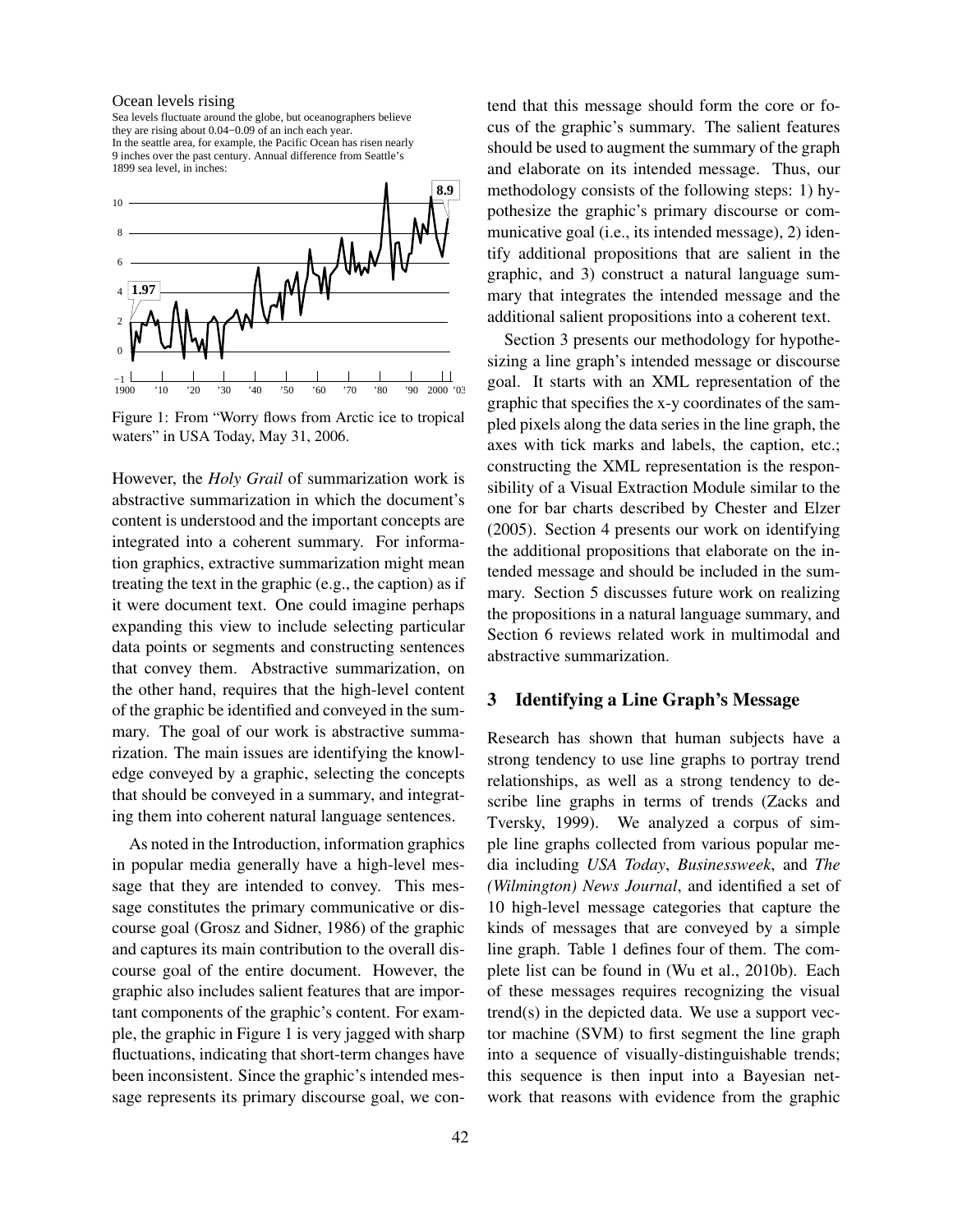| <b>Intention Category</b>  | <b>Description</b>                                                                                                                                |
|----------------------------|---------------------------------------------------------------------------------------------------------------------------------------------------|
| <b>RT: Rising-trend</b>    | There is a rising trend from $\langle$ param <sub>1</sub> $>$ to $\langle$ param <sub>2</sub> $>$ .                                               |
| CT: Change-trend           | There is a $\langle$ direction <sub>2</sub> $>$ trend from $\langle$ param <sub>2</sub> $>$ to $\langle$ param <sub>3</sub> $>$ that is signifi-  |
|                            | cantly different from the $\langle$ direction <sub>1</sub> $>$ trend from $\langle$ param <sub>1</sub> $>$ to $\langle$ param <sub>2</sub> $>$ .  |
| CTR:                       | There is a $\langle$ direction <sub>1</sub> $>$ trend from $\langle$ param <sub>3</sub> $>$ to $\langle$ param <sub>4</sub> $>$ that is different |
| <b>Change-trend-return</b> | from the $\langle$ direction <sub>2</sub> $>$ trend between $\langle$ param <sub>2</sub> $>$ and $\langle$ param <sub>3</sub> $>$ and reflects    |
|                            | a return to the kind of $\langle$ direction <sub>1</sub> $>$ trend from $\langle$ param <sub>1</sub> $>$ to $\langle$ param <sub>2</sub> $>$ .    |
| <b>BJ</b> : Big-jump       | There was a very significant sudden jump in value between $\langle$ param <sub>1</sub> $>$ and                                                    |
|                            | $\langle$ param <sub>2</sub> $>$ which may or may not be sustained.                                                                               |

Table 1: Four categories of High Level Messages for Line Graphs

in order to recognize the graphic's intended message. The next two subsections outline these steps. (Our corpus of line graphs can be found at www.cis.udel.edu/∼carberry/Graphs/viewallgraphs.php)

## 3.1 Segmenting a Line Graph

A line graph can consist of many short, jagged line segments, although a viewer of the graphic abstracts from it a sequence of visually-distinguishable trends. For example, the line graph in Figure 1 consists of two trends: a relatively stable trend from 1900 to 1930 and a longer, increasing trend from 1930 to 2003. Our Graph Segmentation Module (GSM) takes a top-down approach (Keogh et al., 2001) to generalize the line graph into sequences of rising, falling, and stable segments, where a segment is a series of connected data points. The GSM starts with the entire line graph as a single segment and uses a learned model to recursively decide whether each segment should be split into two subsegments; if the decision is to split, the division is made at the point being the greatest distance from a straight line between the two end points of the original segment. This process is repeated on each subsegment until no further splits are identified. The GSM returns a sequence of straight lines representing a linear regression of the points in each subsegment, where each straight line is presumed to capture a visuallydistinguishable trend in the original graphic.

We used Sequential Minimal Optimization (Platt, 1999) in training an SVM to make segment splitting decisions. We chose to use an SVM because it works well with high-dimensional data and a relatively small training set, and lessens the chance of overfitting by using the maximum margin separating hyperplane which minimizes the worst-case generalization errors (Tan et al., 2005). 18 attributes, falling into two categories, were used in building the data model (Wu et al., 2010a). The first category captures statistical tests computed from the sampled data points in the XML representation of the graphic; these tests estimate how different the segment is from a linear regression (i.e., a straight line). The second category of attributes captures global features of the graphic. For example, one such attribute relates the segment size to the size of the entire graphic, based on the hypothesis that segments comprising more of the total graph may be stronger candidates for splitting than segments that comprise only a small portion of the graph.

Our Graph Segmentation Module was trained on a set of 649 instances that required a split/nosplit decision. Using leave-one-out cross validation, in which one instance is used for testing and the other 648 instances are used for training, our model achieved an overall accuracy rate of 88.29%.

#### 3.2 A Bayesian Recognition System

Once the line graph has been converted into a sequence of visually-distinguishable trends, a Bayesian network is built that captures the possible intended messages for the graphic and the evidence for or against each message. We adopted a Bayesian network because it weighs different pieces of evidence and assigns a probability to each candidate intended message. The next subsections briefly outline the Bayesian network and its evaluation; details can be found in (Wu et al., 2010b).

Structure of the Bayesian Network Figure 2 shows a portion of the Bayesian network constructed for Figure 1. The top-level node in our Bayesian network represents all of the high-level message cat-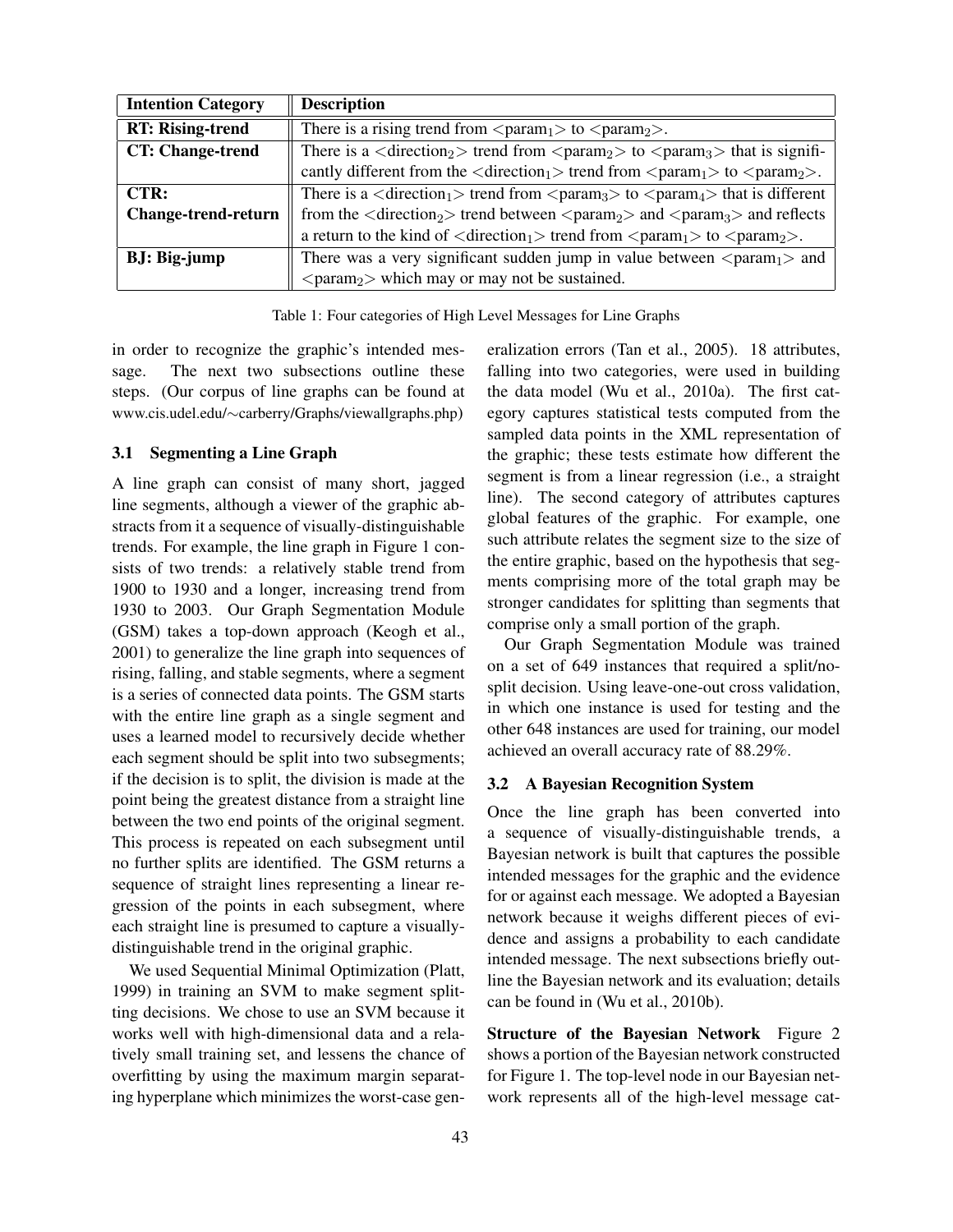

Figure 2: A portion of the Bayesian network

egories. Each of these possible non-parameterized message categories is repeated as a child of the top-level node; this is purely for ease of representation. Up to this point, the Bayesian network is a static structure with conditional probability tables capturing the a priori probability of each category of intended message. When given a line graph to analyze, an extension of this network is built dynamically according to the particulars of the graph itself. Candidate (concrete) intended messages, having actual instantiated parameters, appear beneath the high-level message category nodes. These candidates are introduced by a Suggestion Generation Module; it dynamically constructs all possible intended messages with concrete parameters using the visually-distinguishable trends (rising, falling, or stable) identified by the Graph Segmentation Module. For example, for each visually-distinguishable trend, a Rising, Falling, or Stable trend message is suggested; similary, for each sequence of two visually-distinguishable trends, a Change-trend message is suggested. For the graphic in Figure 1, six candidate messages will be generated, including RT(1930, 2003), CT(1900, stable, 1930, rise, 2003) and BJ(1930, 2003) (see Table 1).

Entering Evidence into the Bayesian Network Just as listeners use evidence to identify the intended meaning of a speaker's utterance, so also must a viewer use evidence to recognize a graphic's intended message. The evidence for or against each of the candidate intended messages must be entered into the Bayesian network. We identified three kinds of evidence that are used in line graphs: attentiongetting devices explicitly added by the graphic designer (e.g., the annotation of a point with its value), aspects of a graphic that are perceptually-salient (e.g., the slope of a segment), and clues that suggest the general message category (e.g., a verb [or noun derived from a verb such as *rebound*] in the caption which might indicate a Change-trend message). The first two kinds of evidence are attached to the Bayesian network as children of each candidate message node, such as the child nodes of "CT-Suggestion-1" in Figure 2. The third kind of evidence is attached to the top level node as child nodes named "Verb in Caption Evidence" and "Adjective in Caption Evidence" in Figure 2.

Bayesian Network Inference We evaluated the performance of our system for recognizing a line graph's intended message on a corpus of 215 line graphs using leave-one-out cross validation in which one graph is held out as a test graph and the conditional probability tables for the Bayesian network are computed from the other 214 graphs. Our system recognized the correct intended message with the correct parameters for 157 line graphs, resulting in a 73.36% overall accuracy rate.

# 4 Identifying Elaborative Propositions

Once the intended message has been determined, the next step is to identify additional important informational propositions<sup>1</sup> conveyed by the line graph which should be included in the summary. To accomplish this, we collected data to determine what kinds of propositions in what situations were deemed most important by human subjects, and developed rules designed to make similar assessments based on the graphic's intended message and visual features present in the graphic.

## 4.1 Collecting Data from Human Subjects

Participants in our study were given 23 different line graphs. With each graph, the subjects were provided

<sup>&</sup>lt;sup>1</sup>We define a "proposition" as a logical representation describing a relationship between one or more concepts, while a "sentence" is a surface form realizing one or more propositions.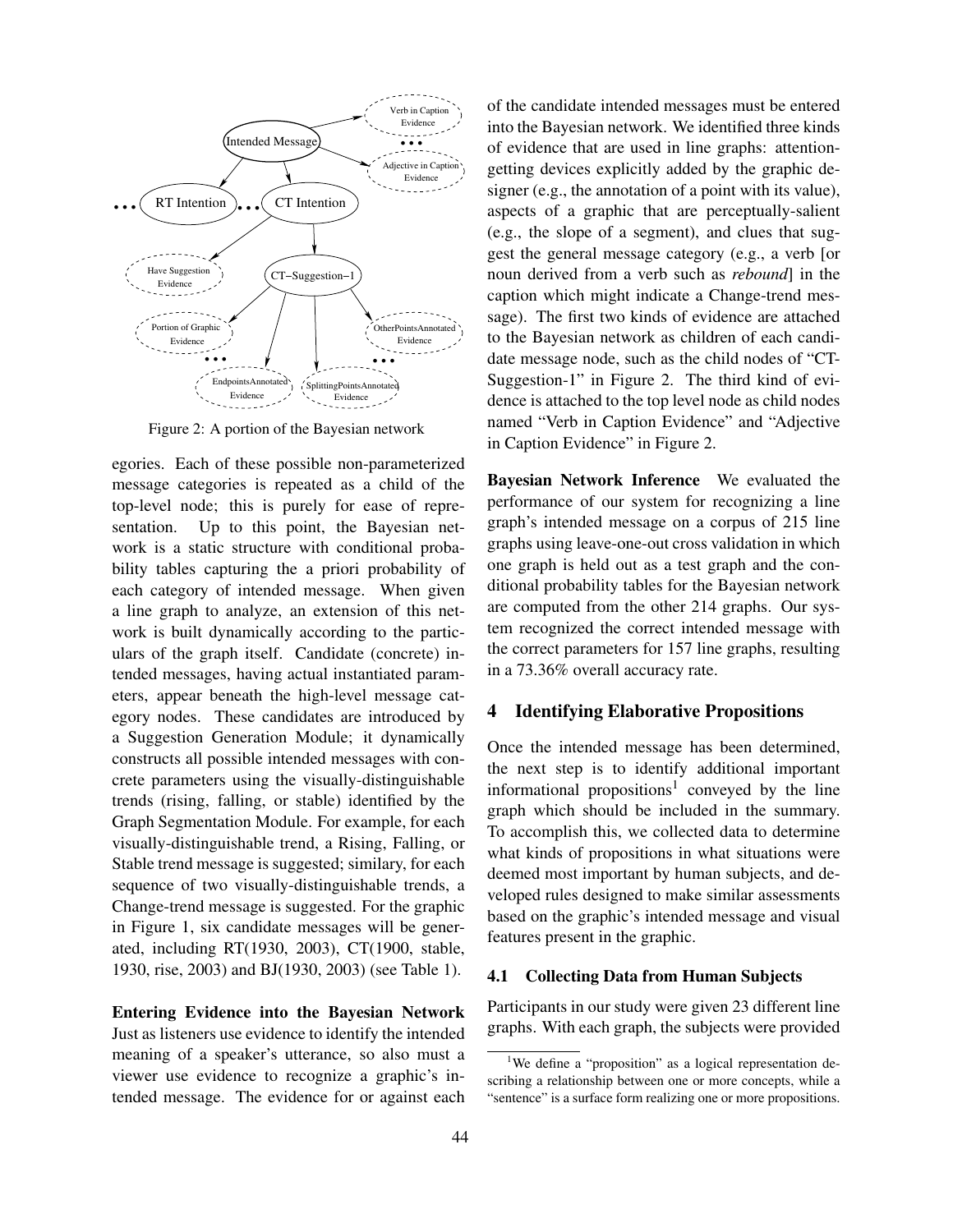

Figure 3: From "This Cable Outfit Is Getting Tuned In" in *Businessweek* magazine, Oct 4, 1999.

with an initial sentence describing the overall intended message of the graphic. The subjects were asked to add additional sentences so that the completed summary captured the most important information conveyed by the graphic. The graphs were presented to the subjects in different orders, and the subjects completed as many graphs as they wanted during the one hour study session. The set covered the eight most prevalent of our intended message categories and a variety of visual features. Roughly half of the graphs were real-world examples from the corpus used to train the Bayesian network in Section 3.2, (e.g., Figure 3), with the others created specifically to fill a gap in the coverage of intended messages and visual features.

We collected a total of 998 summaries written by 69 human subjects for the 23 different line graphs. The number of summaries we received per graph ranged from 37 to 50. Most of the summaries were between one and four sentences long, in addition to the initial sentence (capturing the graphic's intended message) that was provided for each graph. A representative sample summary collected for the line graph shown in Figure 3 is as follows, with the initial sentence provided to the study participants in italics:

*This line graph shows a big jump in Blonder Tongue Laboratories stock price in August '99.* The graph has many peaks and valleys between March 26th 1999 to August '99 but maintains an average stock price of around 6 dollars. However, in August '99 the stock price jumps sharply to around 10 dollars before dropping quickly to around 9 dollars by September 21st.

### 4.2 Extracting & Weighting Propositions

The data collected during the study was analyzed by a human annotator who manually coded the propositions that appeared in each individual summary in order to determine, for each graphic, which propositions were used and how often. For example, the set of propositions coded in the sample summary from Section 4.1 were:

- volatile $(26Mar99, Aug99)$
- $average\_val(26Mar99, Aug99, $6)$
- $jump_1(Aug99, \$10)$
- $steep(iump_1)$
- $decrease_1(Aug99, \$10, 21Sep99, \$9)$
- $steep(decrease_1)$

From this information, we formulated a set of rules governing the use of each proposition according to the intended message category and various visual features. Our intuition was that by finding and exploiting a correlation between the intended message category and/or certain visual features and the propositions appearing most often in the humanwritten summaries, our system could use these indicators to determine which propositions are most salient in new graphs. Our rules assign a weight to each proposition in the situation captured by the rule; these weights are based on the relative frequency of the proposition being used in summaries reflecting similar situations in our corpus study. The rules are organized into three types:

- 1. Message Category-only (M): IF  $M = m$  THEN select P with weight  $w_1$
- 2. Visual Feature-only (V): IF  $V = v$  THEN select P with weight  $w_2$
- 3. Message Category + Visual Feature: IF  $M = m$  and  $V = v$ **THEN** select  $P$  with weight  $w_2$

We constructed type 1 (Message Category-only) rules when a plurality of human-written summaries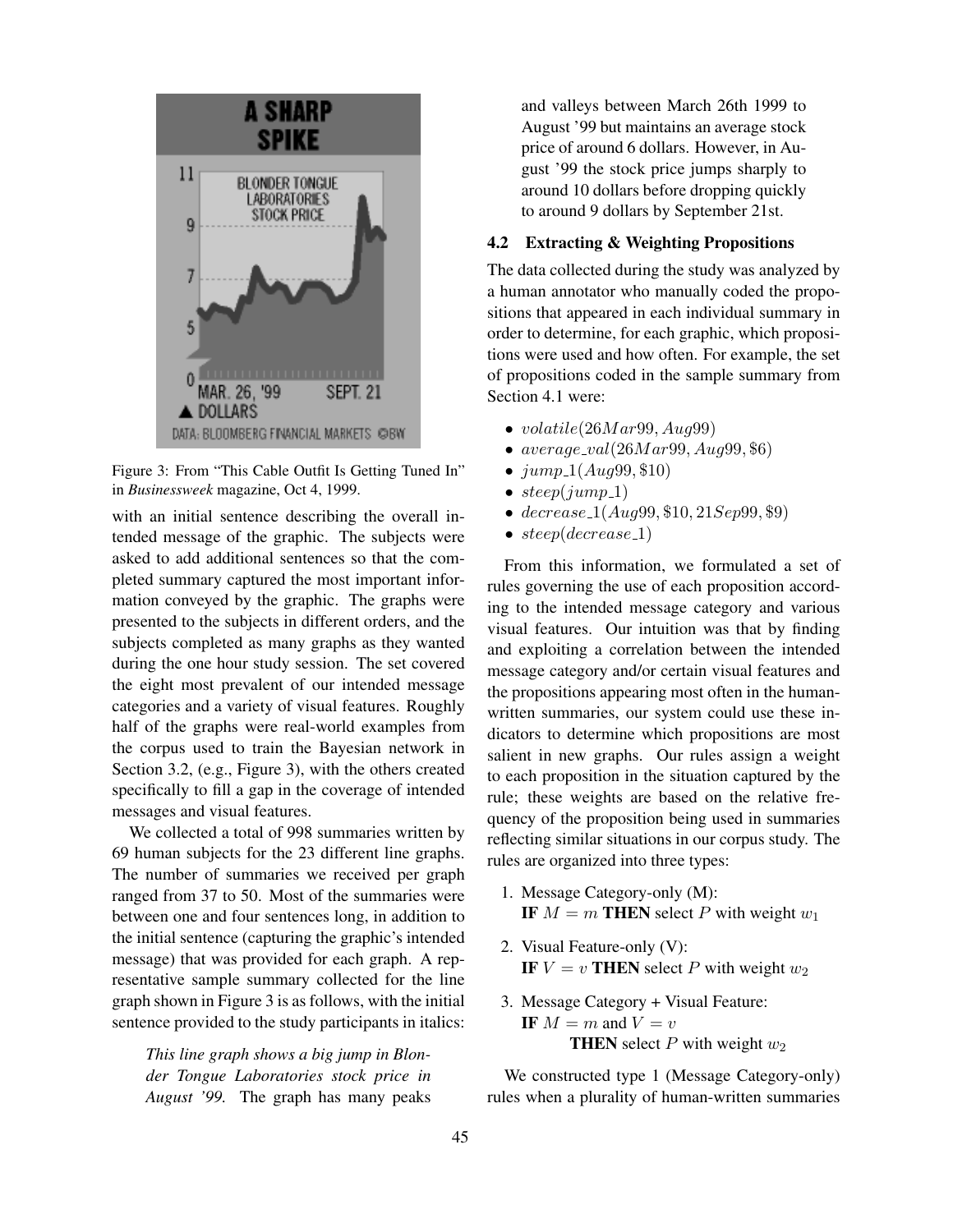in our corpus for all line graphs belonging to a given message category contain the proposition. A weight was assigned according to the frequency with which the proposition was included. This weighting, shown in Equation 1, is based on the proportion of summaries for each line graph in the corpus having intended message *m* and containing proposition *P*.

$$
w_1 = \prod_{i=1}^n \frac{P_i}{S_i} \tag{1}
$$

In this equation,  $n$  is the number of line graphs in this intended message category,  $S_i$  is the total number of summaries for a particular line graph with this intended message category, and  $P_i$  is the number of these summaries that contain the proposition.

Intuitively, a proposition appearing in all summaries for all graphs in a given message category will have a weight of 1.0, while a proposition which never appears will have a weight of zero. However, a proposition appearing in all summaries for half of the graphs in a category, and rarely for the other half of the graphs in that category, will have a much lower weight than one which appears in half of the summaries for all the graphs in that category, even though the overall frequencies could be equal for both. In this case, the message category is an insufficient signal, and it is likely that the former proposition is more highly correlated to some particular visual feature than to the message category.

Weights for type 2 and type 3 rules (Visual Feature-only and Message Category + Visual Feature) are slightly more complicated in that they involve a measure of degree for the associated visual feature rather than simply its presence. The definition of this measure varies depending on the nature of the visual feature (e.g., steepness of a trend line, volatility), but all such measures range from zero to one. Additionally, since the impact of a visual feature is a matter of degree, the weighting cannot rely on a simple proportion of summaries containing the proposition as in type 1 rules. Instead, it is necessary to find the covariance between the magnitude of the visual feature  $(|v|)$  and how frequently the corresponding proposition is used  $(\frac{P}{S})$  in the corpus summaries for the  $n$  graphs having this visual feature, as shown in Equation 2.

 $\overline{p}$ 

$$
Cov(|v|, \frac{P}{S}) = \left[ \left( \frac{\sum_{i=1}^{n} |v_i| \sum_{i=1}^{n} \frac{P_i}{S_i}}{n} \right) - \frac{\sum_{i=1}^{n} |v_i| \frac{P_i}{S_i}}{n} \right] \tag{2}
$$

Then for a particular graphic whose magnitude for this feature is  $|\overline{v}|$ , we compute the weight  $w_2$  for the proposition  $P$  as shown in Equation 3.

$$
w_2 = |\overline{v}| * Cov(|v|, \frac{P}{S})
$$
 (3)

This way, the stronger a certain visual feature is in a given line graph, the higher the weight for the associated proposition.

Type 3 rules (Message Category + Visual Feature) differ only from type 2 rules in that they are restricted to a particular intended message category, rather than any line graph having the visual feature in question. For example, a proposition comparing the slope of two trends may be appropriate for a graph in the Change-trend message category, but does not make sense for a line graph with only a single trend (e.g., Rising-trend).

Once all propositions have been extracted and ranked, these weights are passed along to a graphbased content selection framework (Demir et al., 2010) that iteratively selects for inclusion in the initial summary those propositions which provide the best coverage of the highest-ranked information.

#### 4.3 Sample Rule Application

Figures 1 and 4 consist of two different line graphs with the same intended message category: Changetrend. Figure 1 shows a stable trend in annual sea level difference from 1900 to 1930, followed by a rising trend through 2003, while Figure 4 shows a rising trend in Durango sales from 1997 to 1999, followed by a falling trend through 2006. Propositions associated with type 1 rules will have the same weights for both graphs, but propositions related to visual features may have different weights. For example, the graph in Figure 1 is far more volatile than the graph in Figure 4. Thus, the type 2 rule associated with volatility will have a very high weight for the graph in Figure 1 and will almost certainly be included in the initial summary of that line graph (e.g.,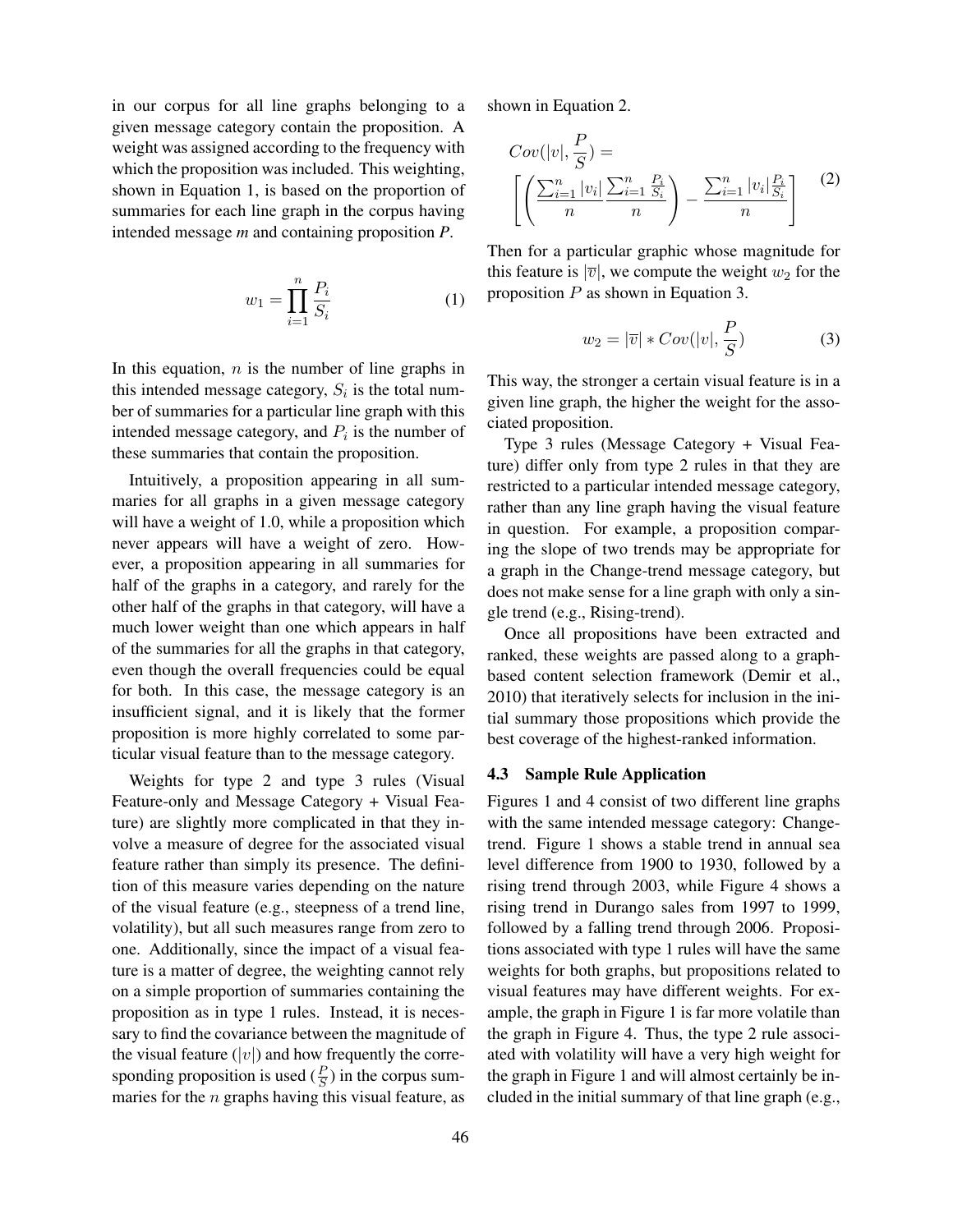

Figure 4: From "Chrysler: Plant had \$800 million impact" in The (Wilmington) News Journal, Feb 15, 2007.

"*The values vary a lot*...", "*The trend is unstable*..."), possibly displacing a type 1 proposition that would still appear in the summary for the graph in Figure 4.

# 5 Future Work

Once the propositions that should be included in the summary have been selected, they must be coherently organized and realized as natural language sentences. We anticipate using the FUF/SURGE surface realizer (Elhadad and Robin, 1996); our collected corpus of line graph summaries provides a large set of real-world expressions to draw from when crafting the surface realization forms our system will produce for the final-output summaries. Our summarization methodology must also be evaluated. In particular, we must evaluate the rules for identifying the additional informational propositions that are used to elaborate the overall intended message, and the quality of the summaries both in terms of content and coherence.

# 6 Related Work

Image summarization has focused on constructing a smaller image that contains the important content of a larger image (Shi et al., 2009), selecting a set of representative images that summarize a collection of images (Baratis et al., 2008), or constructing a new diagram that summarizes one or more diagrams (Futrelle, 1999). However, all of these efforts produce an image as the end product, not a textual summary of the content of the image(s).

Ferres et al. (2007) developed a system for conveying graphs to blind users, but it generates the same basic information for each instance of a graph type (e.g., line graphs) regardless of the individual graph's specific characteristics. Efforts toward summarizing multimodal documents containing graphics have included naïve approaches relying on captions and direct references to the image in the text (Bhatia et al., 2009), while content-based image analysis and NLP techniques are being combined for multimodal document indexing and retrieval in the medical domain (Névéol et al., 2009).

Jing and McKeown (1999) approached abstractive summarization as a text-to-text generation task, modifying sentences from the original document via editing and rewriting. There have been some attempts to do abstractive summarization from semantic models, but most of it has focused on text documents (Rau et al., 1989; Reimer and Hahn, 1988), though Alexandersson (2003) used abstraction and semantic modeling for speech-to-speech translation and multilingual summary generation.

# 7 Discussion

Information graphics play an important communicative role in popular media and cannot be ignored. We have presented our methodology for constructing a summary of a line graph. Our method is abstractive, in that we identify the important high-level knowledge conveyed by a graphic and capture it in propositions to be realized in novel, coherent natural language sentences. The resulting summary can be integrated with a summary of the document's text to produce a rich summary of the entire multimodal document. In addition, the graphic's summary can be used along with a screen reader to provide sightimpaired users with full access to the knowledge conveyed by multimodal documents.

#### Acknowledgments

This work was supported in part by the National Institute on Disability and Rehabilitation Research under Grant No. H133G080047.

## **References**

- Jan Alexandersson. 2003. *Hybrid Discourse Modeling and Summarization for a Speech-to-Speech Translation System*. Ph.D. thesis, Saarland University.
- Evdoxios Baratis, Euripides Petrakis, and Evangelos Milios. 2008. Automatic web site summarization by image content: A case study with logo and trademark